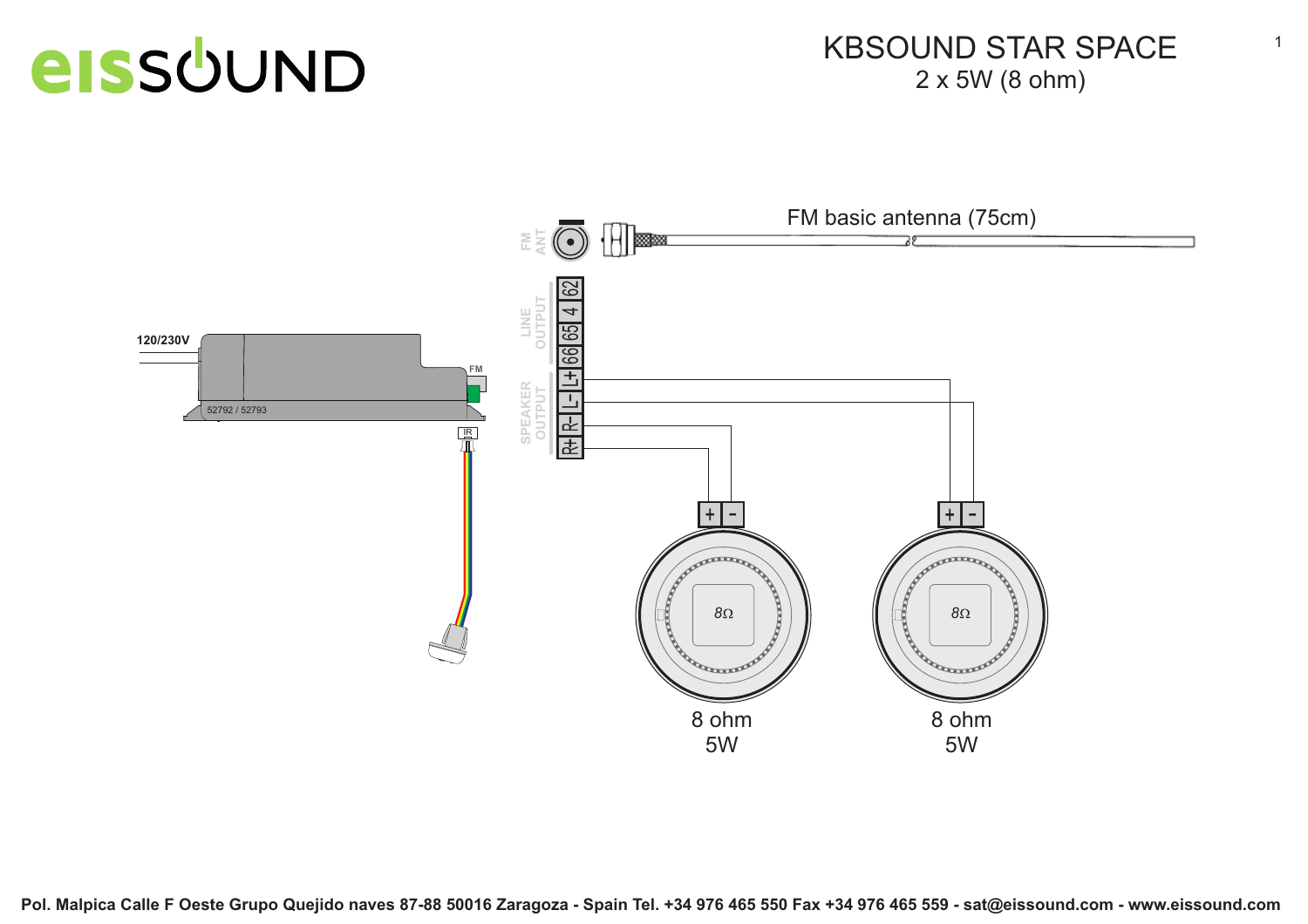#### KBSOUND STAR SPACE2 x 5W (8 ohm)

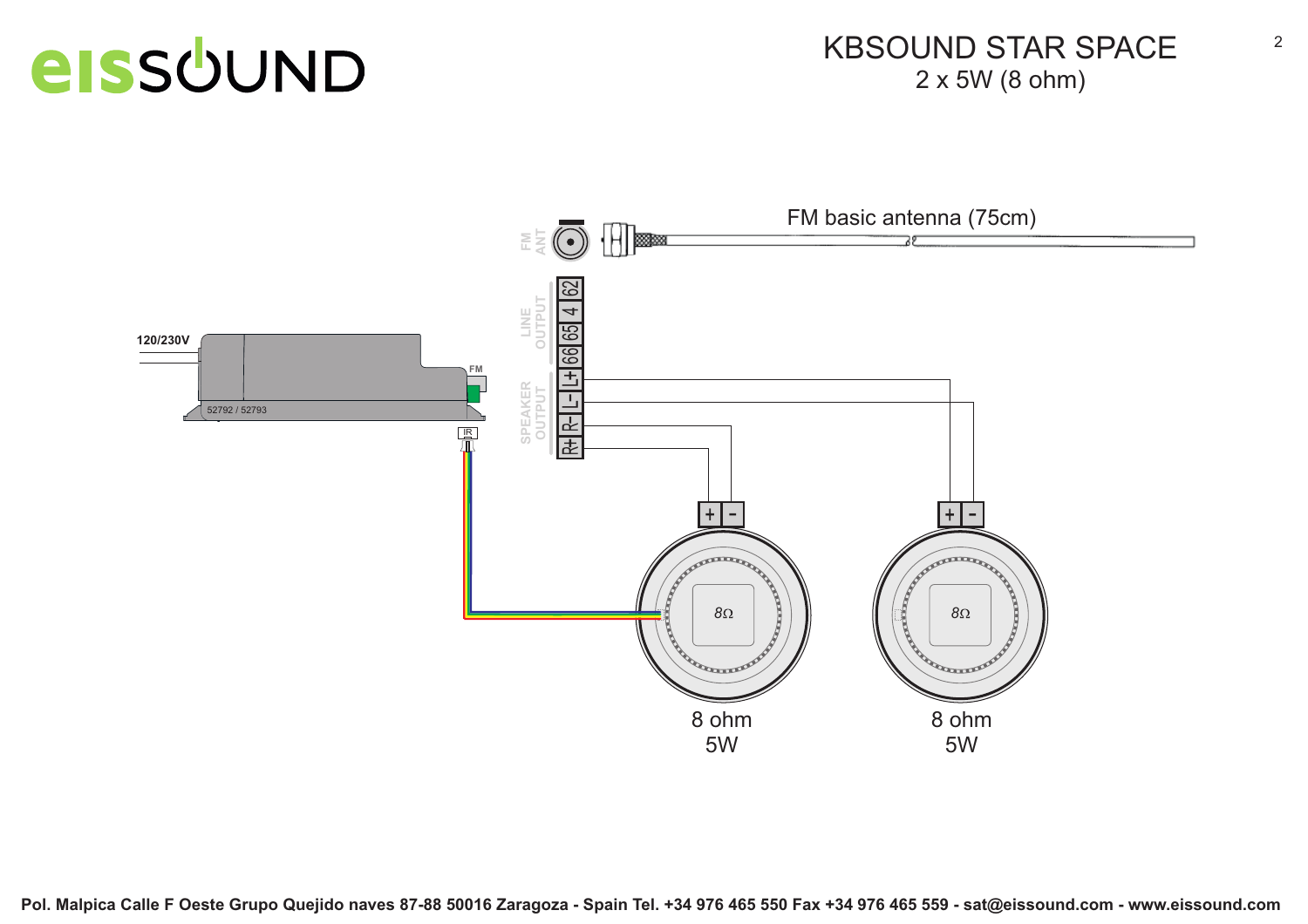#### KBSOUND STAR SPACE4 x 5W (8 ohm)

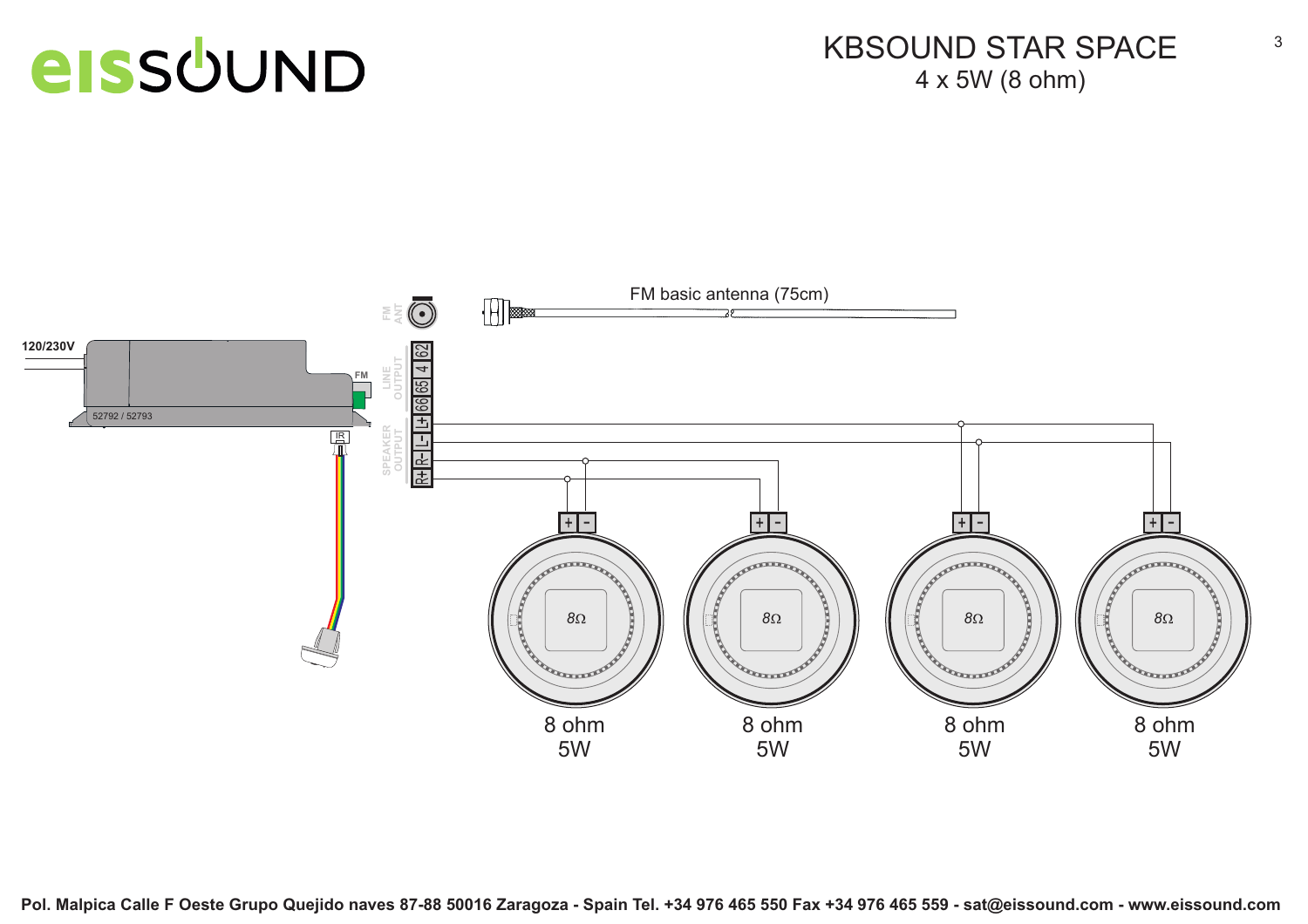#### KBSOUND STAR SPACE4 x 5W (8 ohm)

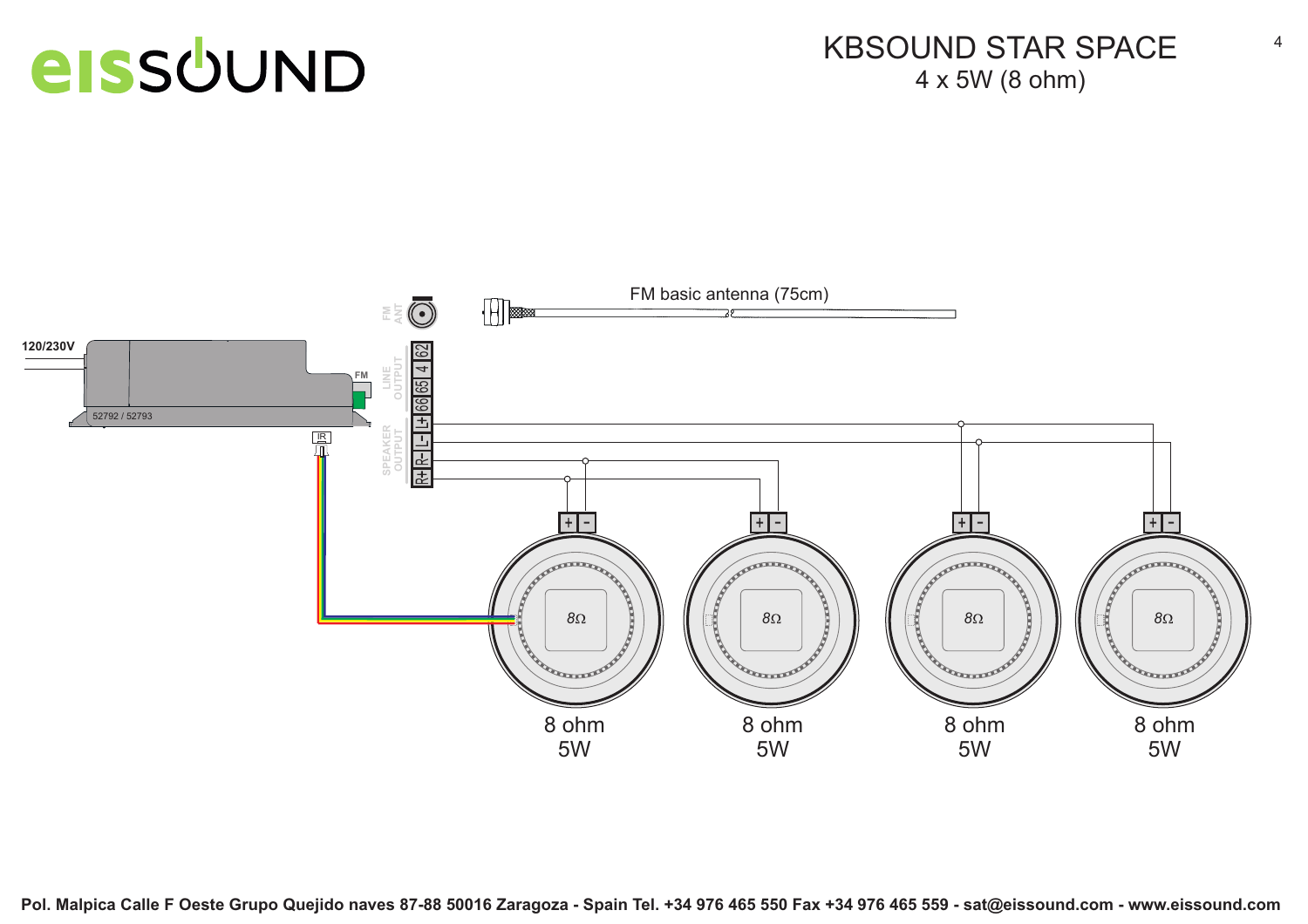#### KBSOUND STAR SPACE2 x 2,5W (16 ohm)

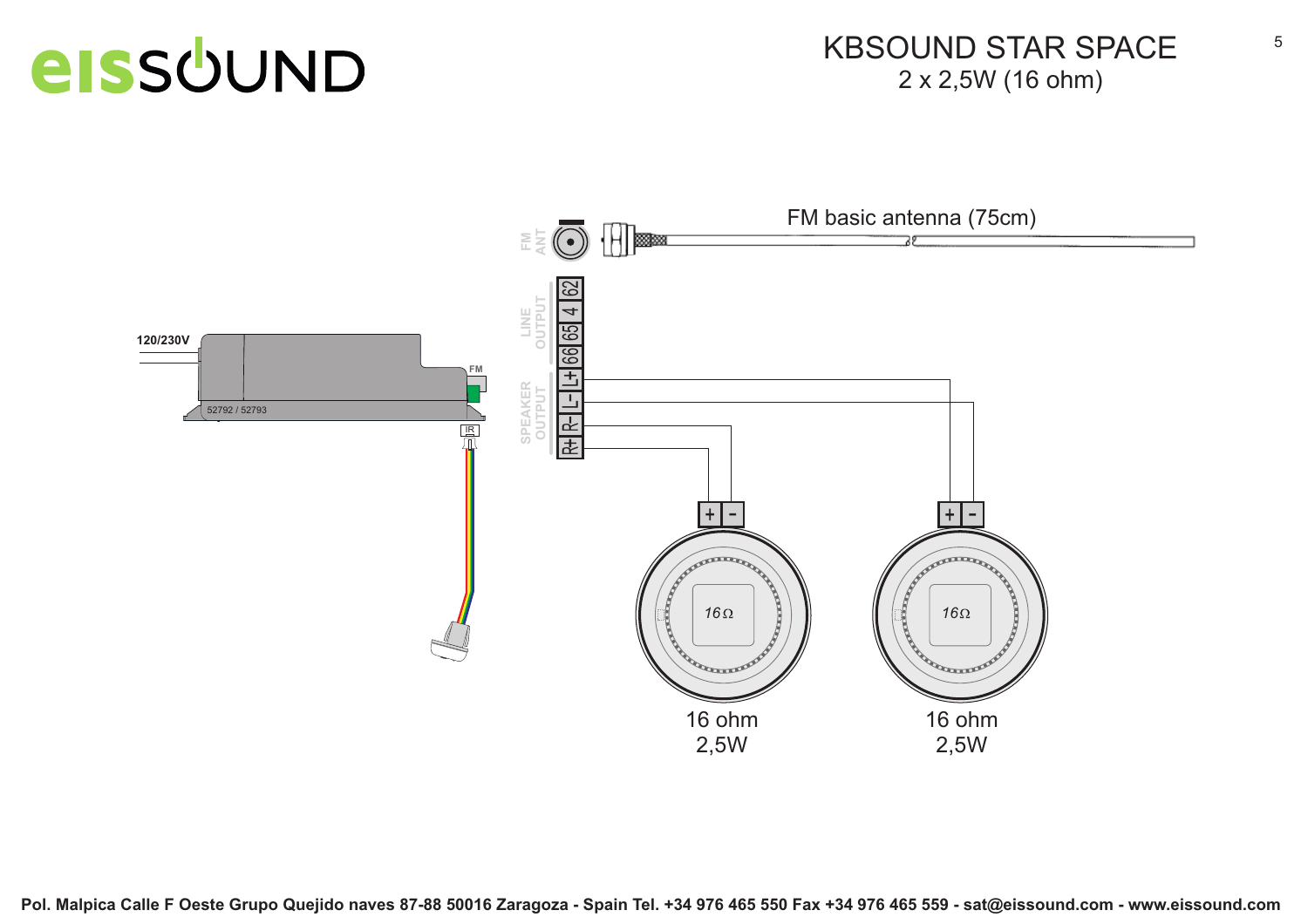#### KBSOUND STAR SPACE2 x 2,5W (16 ohm)

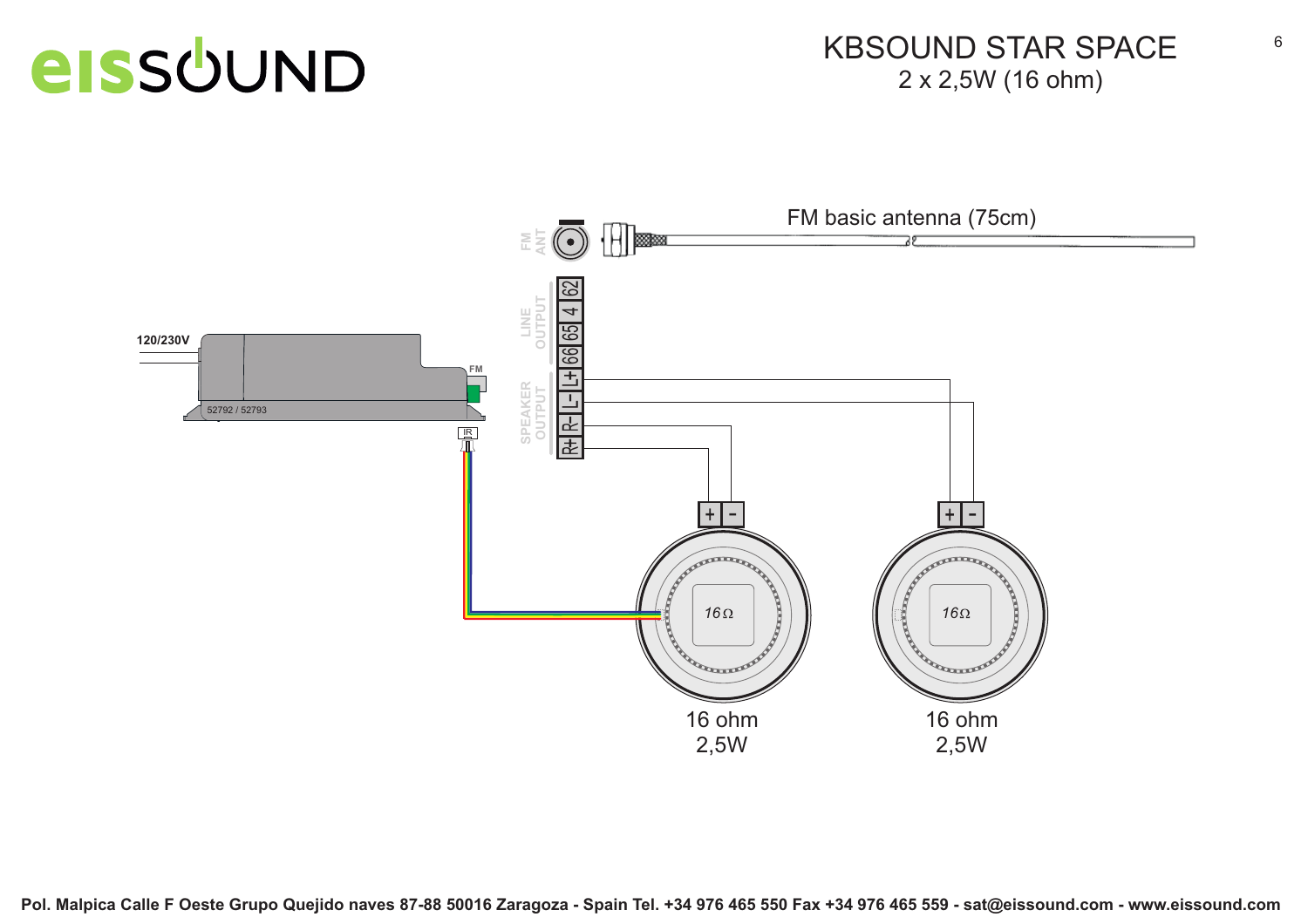#### KBSOUND STAR SPACE4 x 2,5W (16 ohm)

7

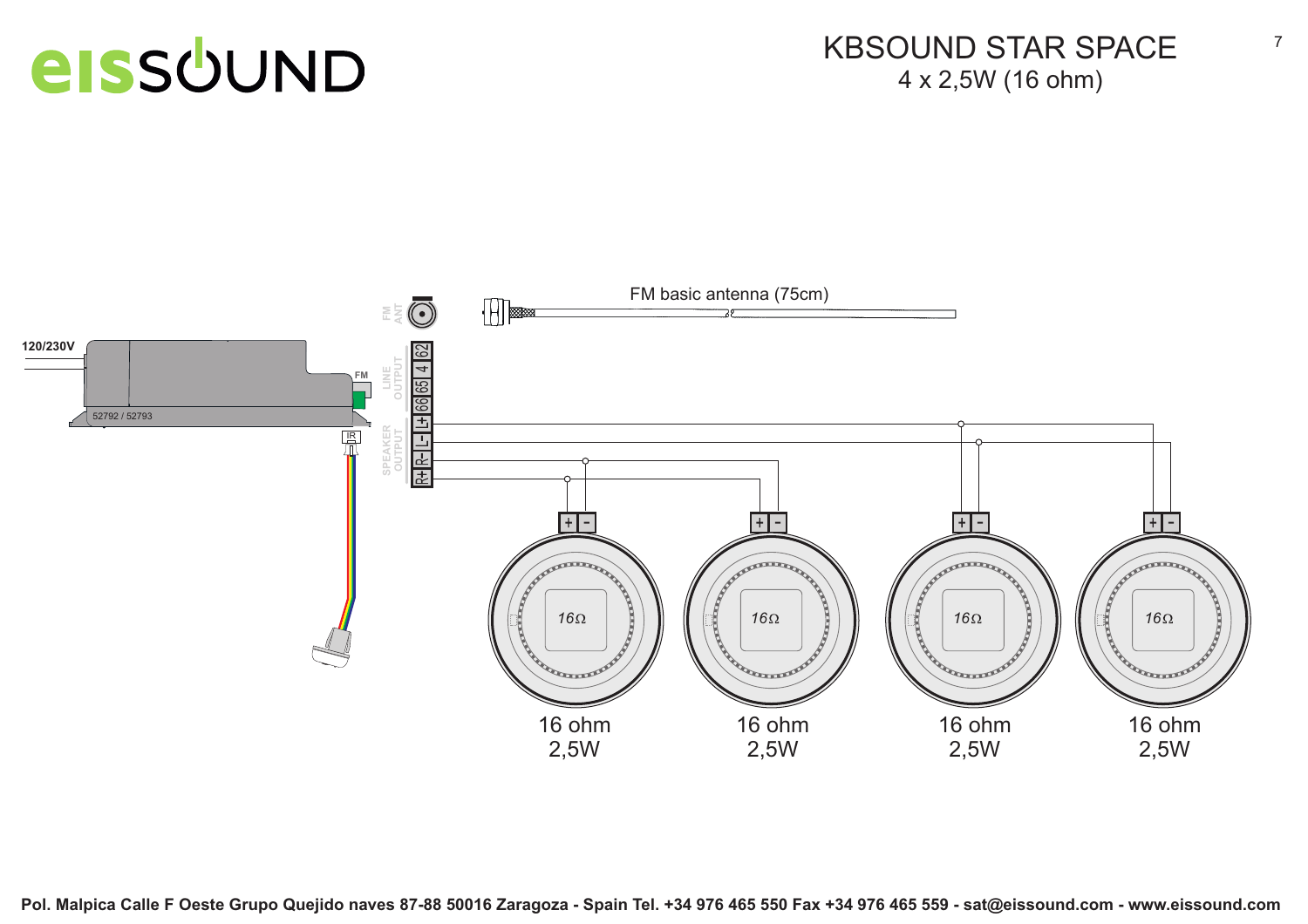#### KBSOUND STAR SPACE4 x 2,5W (16 ohm)

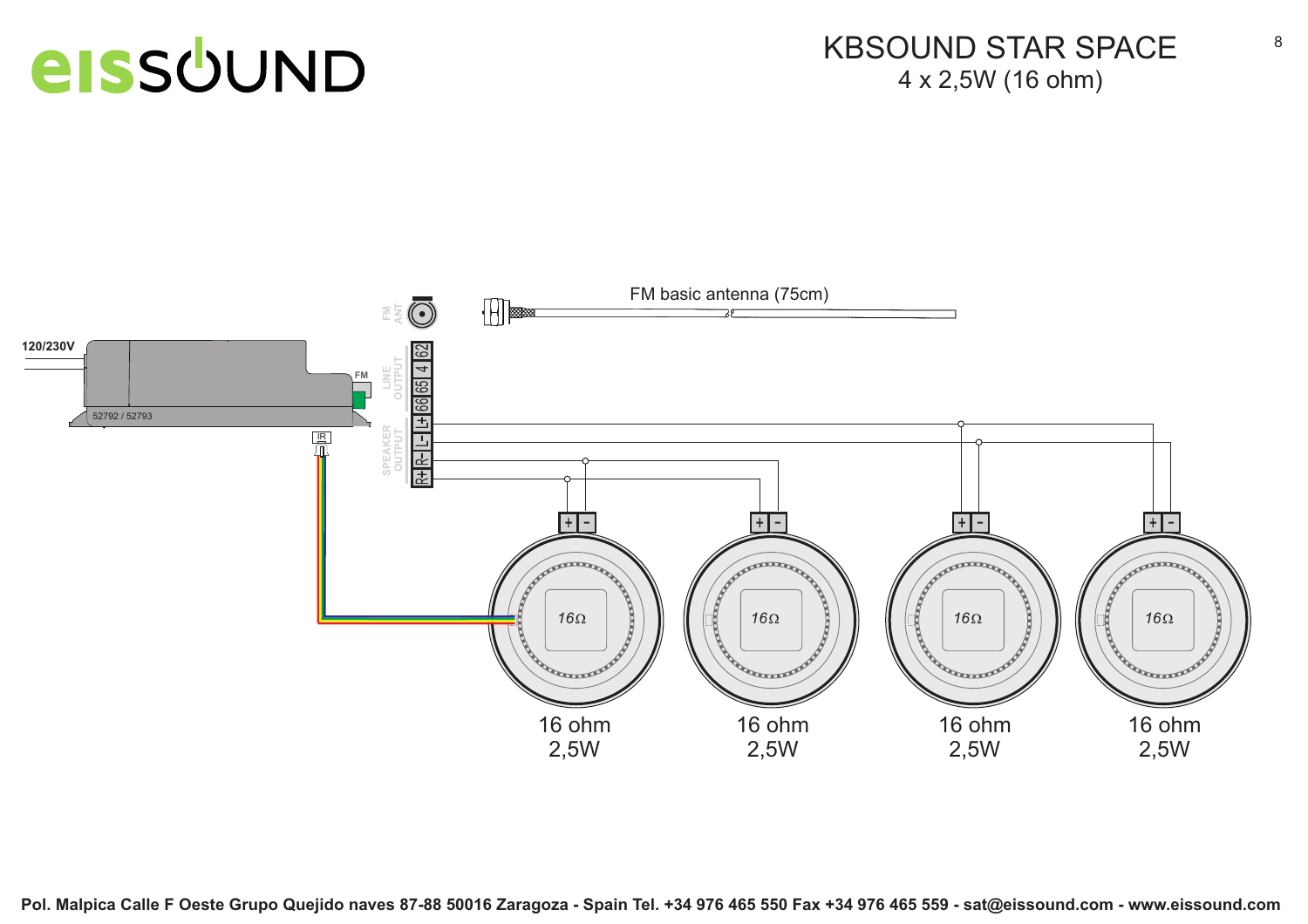#### KBSOUND STAR SPACE8 x 2,5W (16 ohm)

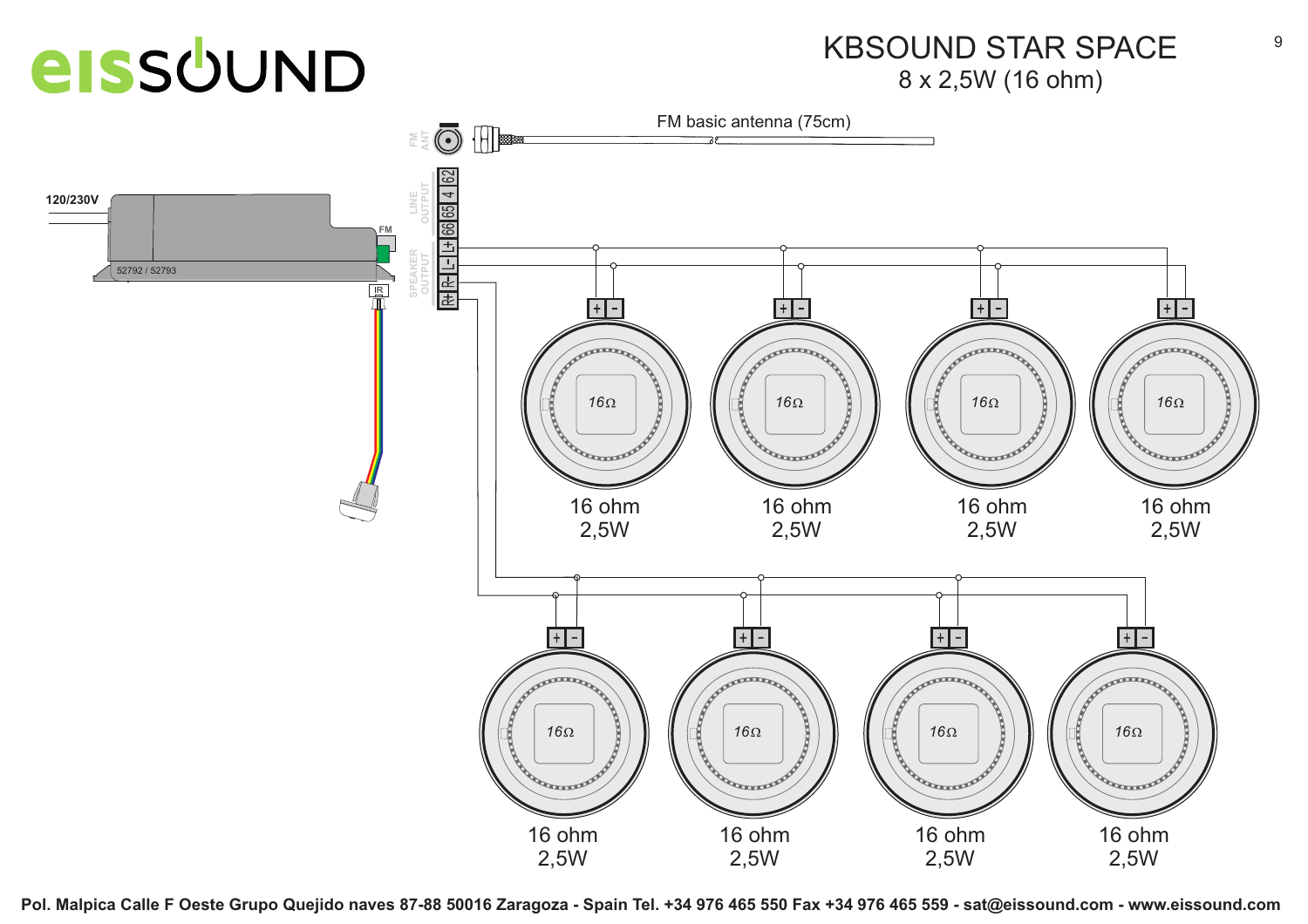#### KBSOUND STAR SPACE8 x 2,5W (16 ohm)

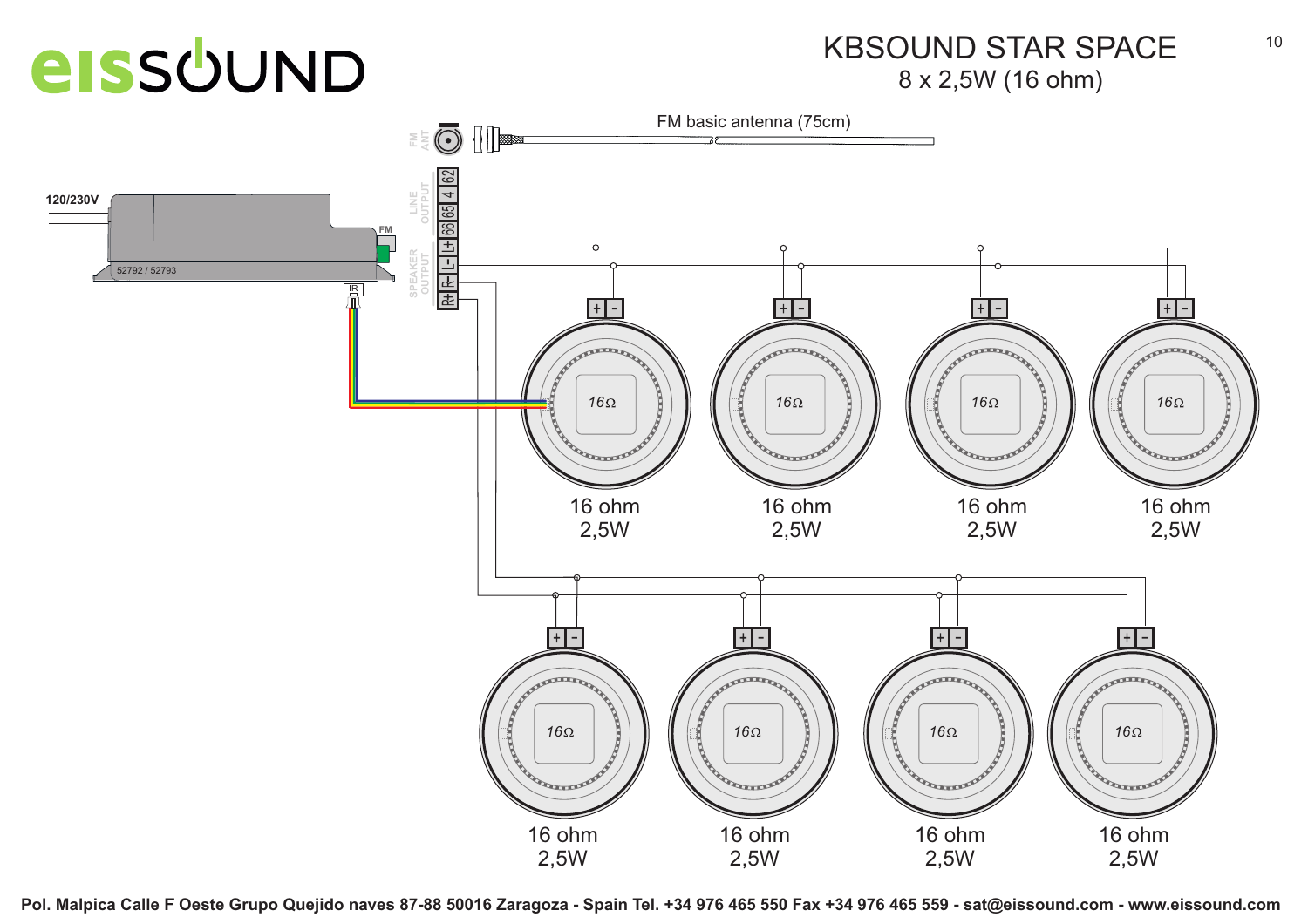#### KBSOUND STAR SPACE + AUX2 x 5W (8 ohm) + 2 x 5W (8 ohm)

11

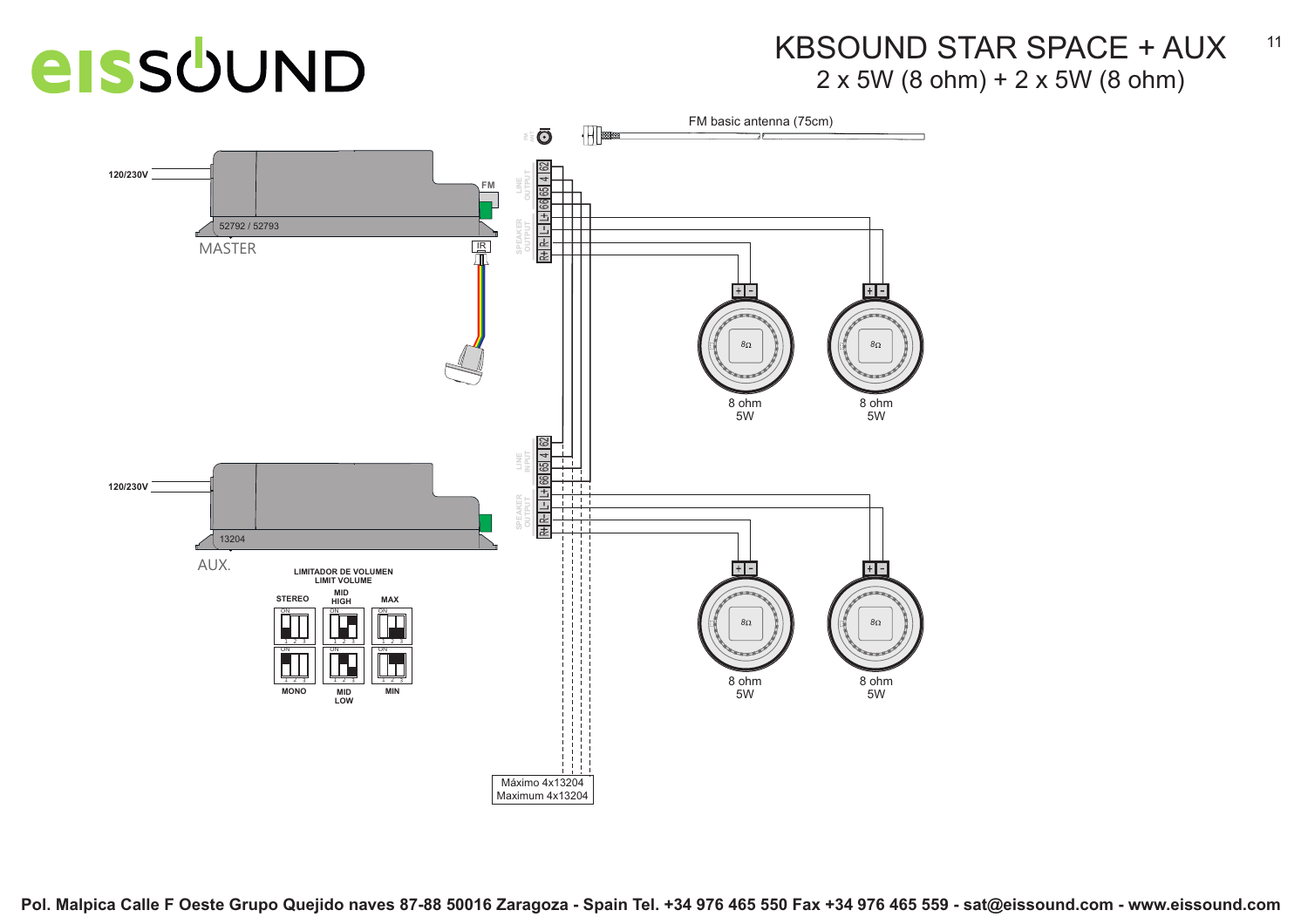#### KBSOUND STAR SPACE + AUX2 x 5W (8 ohm) + 2 x 5W (8 ohm)

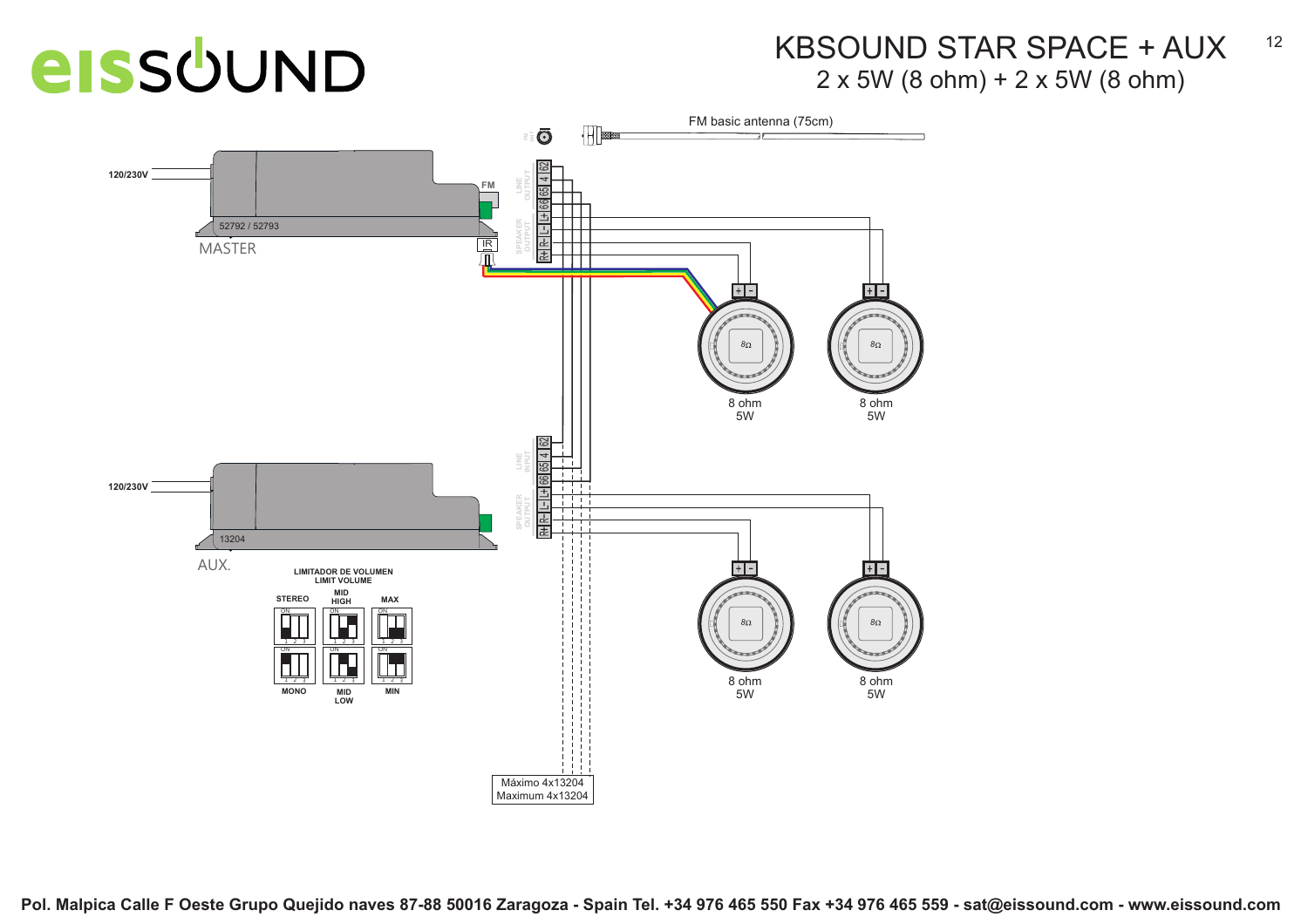#### KBSOUND STAR SPACE + AUX4 x 5W (8 ohm) + 4 x 5W (8 ohm)



**Pol. Malpica Calle F Oeste Grupo Quejido naves 87-88 50016 Zaragoza - Spain Tel. +34 976 465 550 Fax +34 976 465 559 - sat@eissound.com - www.eissound.com**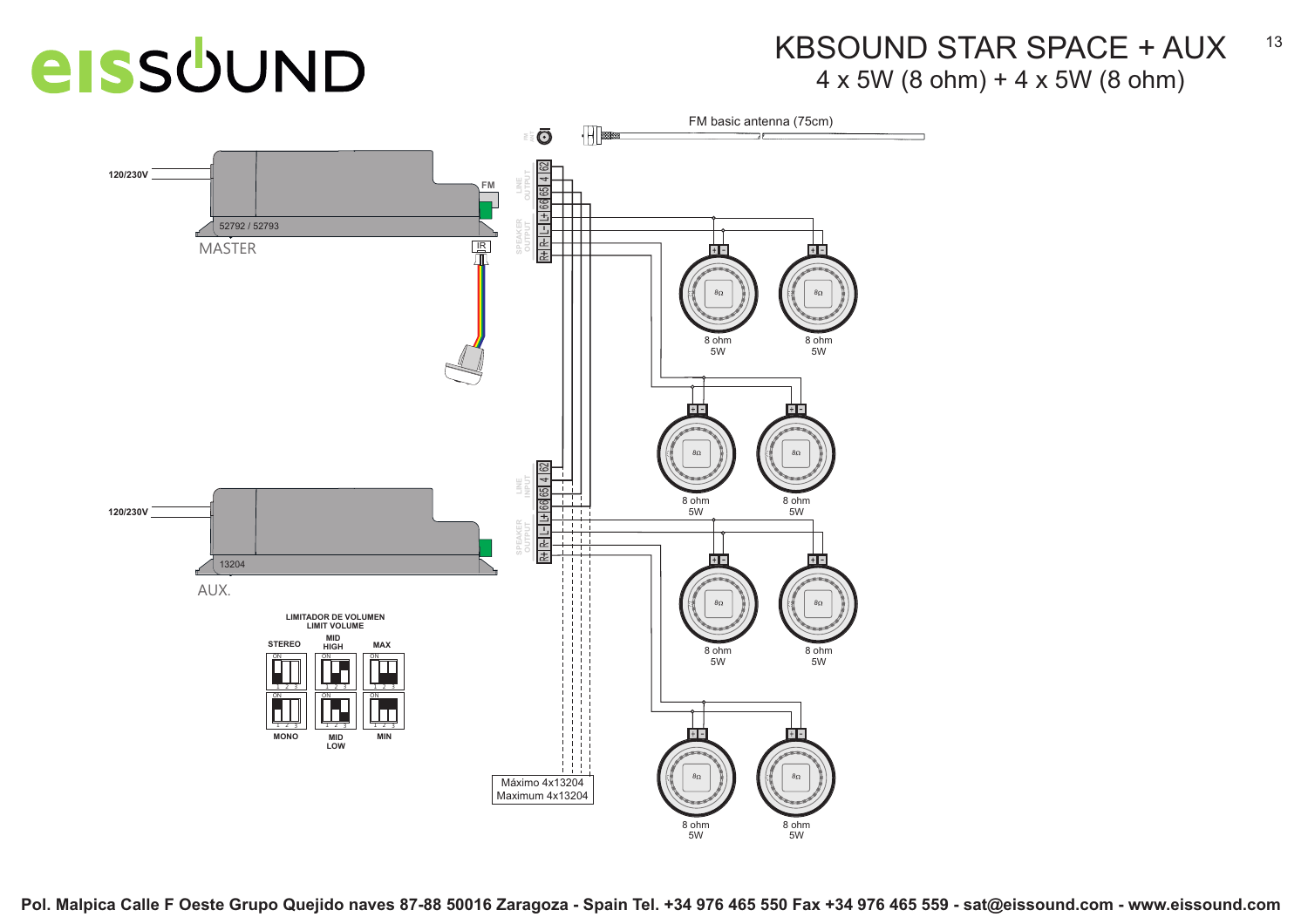#### KBSOUND STAR SPACE + AUX4 x 5W (8 ohm) + 4 x 5W (8 ohm)



**Pol. Malpica Calle F Oeste Grupo Quejido naves 87-88 50016 Zaragoza - Spain Tel. +34 976 465 550 Fax +34 976 465 559 - sat@eissound.com - www.eissound.com**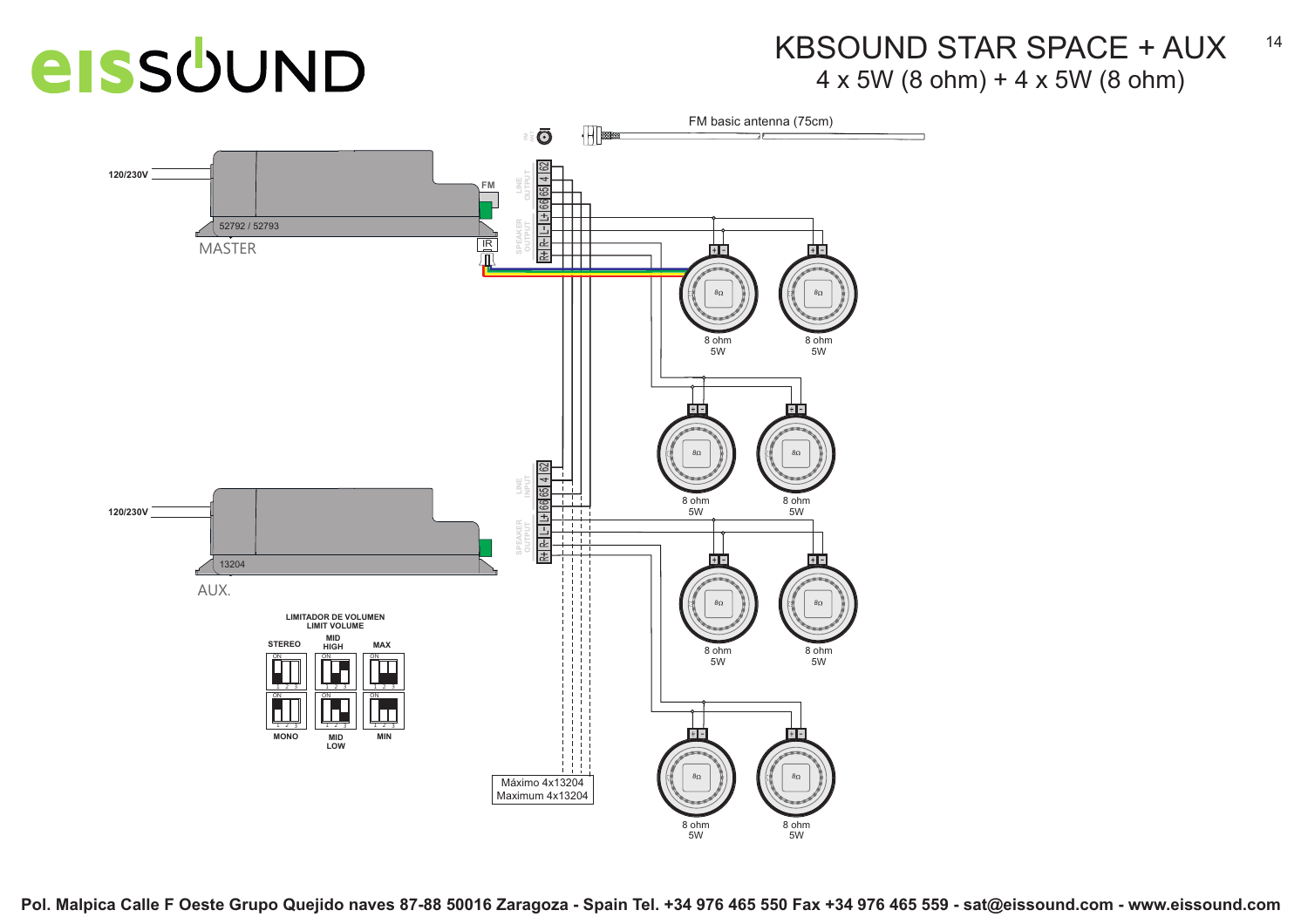#### KBSOUND STAR SPACE + AUX8 x 2,5W (16 ohm) + 8 x 2,5W (16 ohm)



**Pol. Malpica Calle F Oeste Grupo Quejido naves 87-88 50016 Zaragoza - Spain Tel. +34 976 465 550 Fax +34 976 465 559 - sat@eissound.com - www.eissound.com**